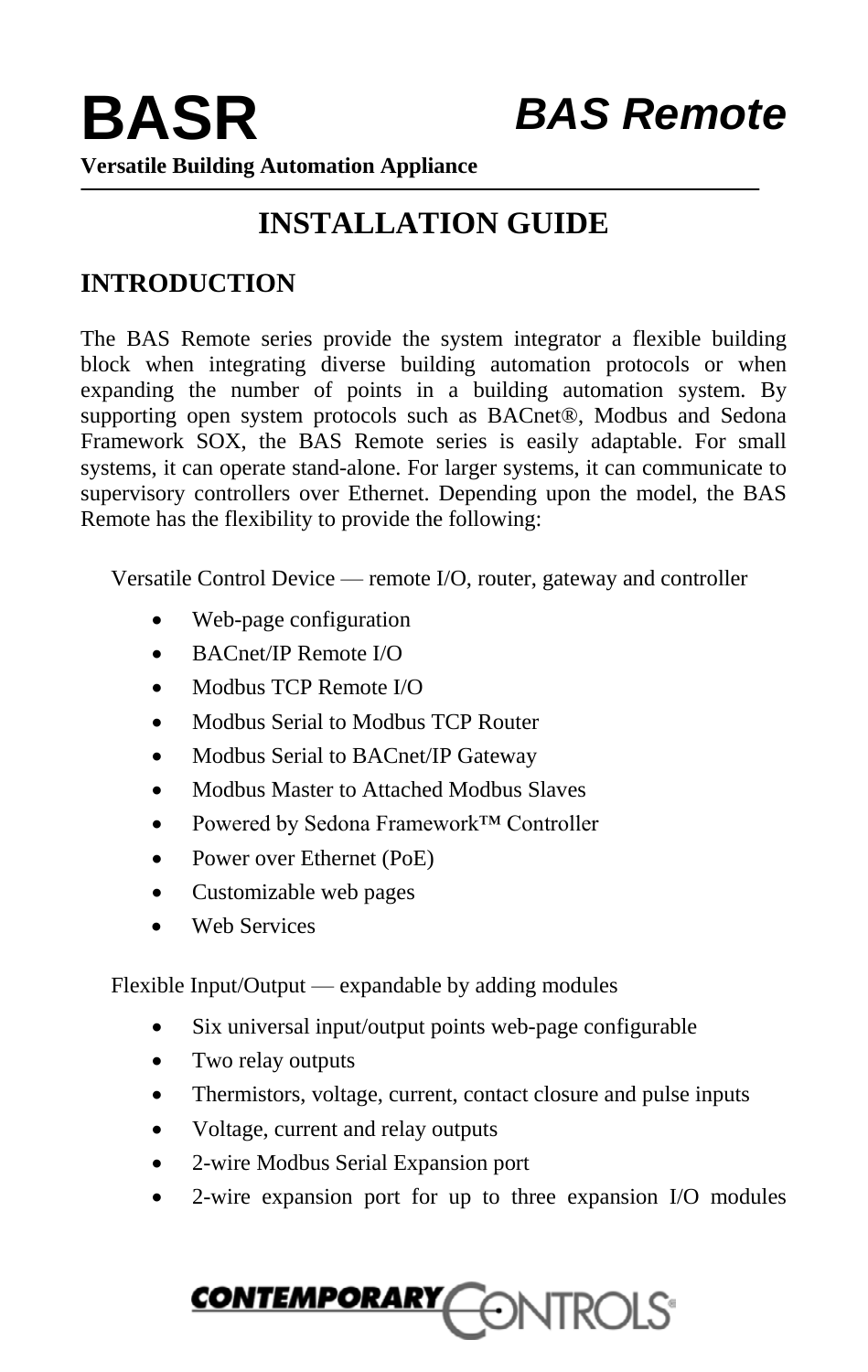The BAS Remote Master provides the ultimate in flexibility. It can be used for expansion I/O at remote locations where an Ethernet connection exists. Its built-in router and gateway capabilities address unique integration needs where more than one communications protocol is involved. It can operate as a function block programmable controller with its resident Sedona Framework Virtual Machine. Powered by a Linux engine, the BAS Remote Master can operate as BACnet/IP and Modbus TCP remote I/O, Sedona Framework controller, Modbus Serial to Modbus TCP router, Modbus Serial to BACnet gateway, and Modbus master to attached Modbus slaves all at the same time. A 10/100 Mbps Ethernet port allows connection to IP networks and popular building automation protocols such as Modbus TCP, BACnet/IP, and Sedona SOX. Six universal I/O points and two relay outputs can be configured through resident web pages using a standard web browser and without the need of a special programming tool. A 2-wire Modbus serial port can greatly expand the I/O count with built-in routing to Modbus TCP clients. If BACnet mapping is preferred, the unit incorporates a Modbus serial to BACnet/IP gateway. The BAS Remote Master also allows you to install custom web pages so you can view the status of your system in a convenient manner. And using its onboard Web Services, your IT department can easily interact with the BAS Remote Master.

Additional universal I/O can be achieved with the simple addition of BAS Remote Expansion modules. The BAS Remote PoE has the same capabilities as the BAS Remote Master except it is powered over the Ethernet connection thereby providing a "One Cable Solution".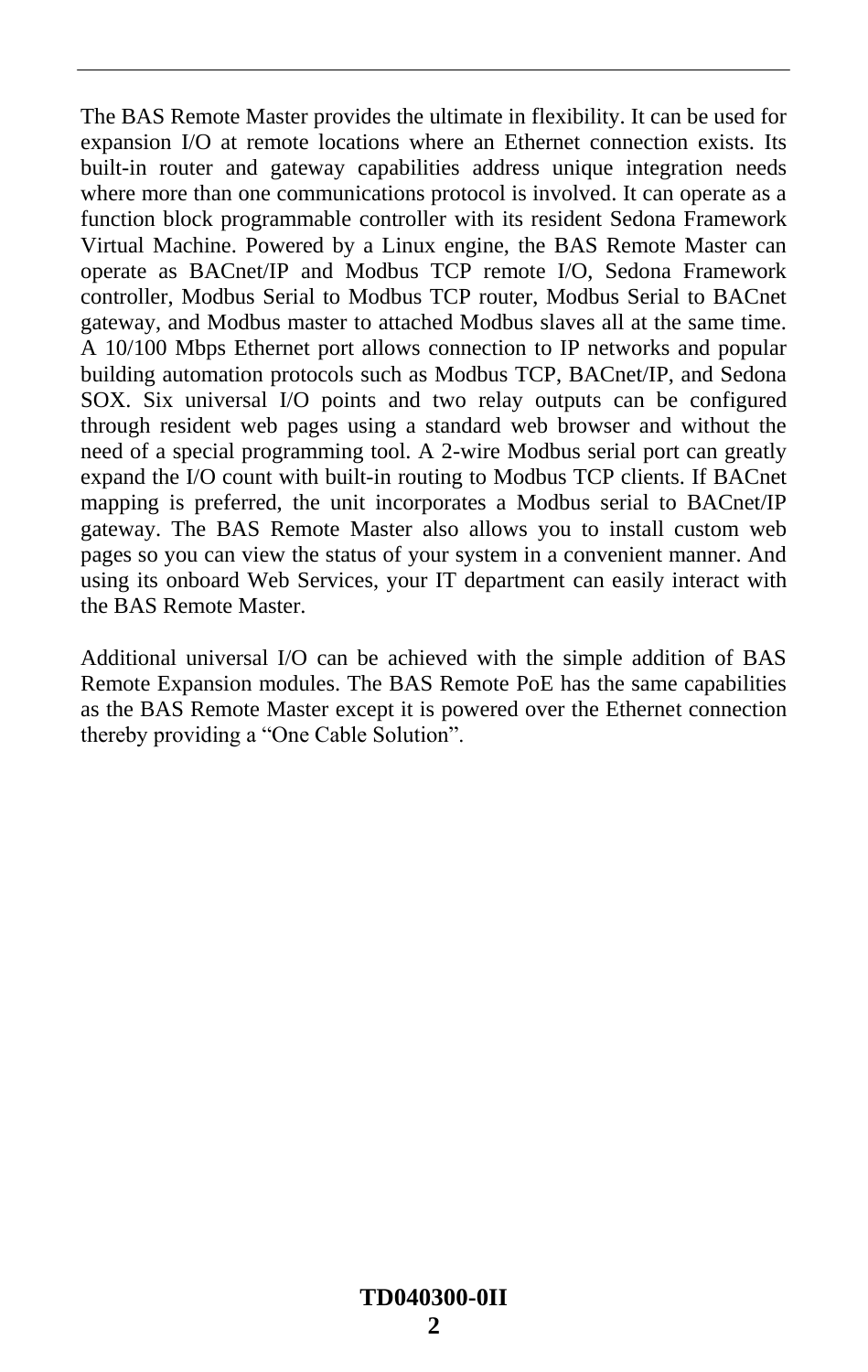## **SPECIFICATIONS**

| Electrical $(\pm 10\%)$                               | BASR-8M/P                                                                        | BASR-8M               |                                                          | <b>BASR-8X</b> |                                                  |
|-------------------------------------------------------|----------------------------------------------------------------------------------|-----------------------|----------------------------------------------------------|----------------|--------------------------------------------------|
|                                                       | DC AC                                                                            | DC AC                 |                                                          | DC             | AC                                               |
| Input voltage:                                        | 48 V N/A                                                                         |                       | 24 V 24 V                                                | 24V            | 24V                                              |
| Input power:                                          | 10 W N/A                                                                         |                       | 10 W 17 VA                                               | 8 W            | 17 VA                                            |
| Input frequency:                                      | N/A<br>N/A                                                                       | N/A                   | $47 - 63$ Hz                                             | N/A            | $47 - 63$ Hz                                     |
| (All modules intended for use with Class 2 circuits.) |                                                                                  |                       |                                                          |                |                                                  |
| Loop Supply                                           |                                                                                  | $+24$ VDC, 150 mA max |                                                          |                | $+24$ VDC, 150 mA max                            |
| <i>Communications</i>                                 |                                                                                  |                       |                                                          |                |                                                  |
| <b>BACnet/IP or Modbus TCP:</b>                       |                                                                                  |                       | ANSI/IEEE 802.3,<br>10BASE-T/100BASE-TX                  | N/A            |                                                  |
| <b>Ethernet Data Rates:</b>                           |                                                                                  |                       | $10/100$ Mbps                                            | N/A            |                                                  |
| Modbus Serial:                                        | Modbus Master Serial ASCII or RTU<br>2.4, 4.8, 9.6, 19.2, 38.4, 57.6, 115.2 kbps |                       | 2-wire, non-isolated EIA-485<br>100 m max segment length | N/A            |                                                  |
| <b>Expansion Bus:</b>                                 |                                                                                  |                       | N/A                                                      |                | Proprietary protocol<br>100 m max segment length |
| <b>Protocol Compliance</b>                            |                                                                                  |                       |                                                          |                |                                                  |
| <b>BACnet/IP:</b>                                     |                                                                                  |                       | ASHRAE 135-2004, Annex J<br><b>B-ASC Profile</b>         | N/A            |                                                  |
| Modbus TCP:                                           | Modbus Appl. Protocol Spec. V1.1b                                                |                       | Dec. 28, 2006 (modbus.org)                               | N/A            |                                                  |
|                                                       | Modbus Messaging on TCP/IP Impl. Guide V1.0b                                     |                       | Oct. 24, 2006 (modbus.org)                               |                |                                                  |
| Modbus Serial:                                        | Modbus over Serial Line Spec. and<br>Implementation Guide V1.02b                 |                       | Dec. 20, 2006 (modbus.org)                               | N/A            |                                                  |

*Regulatory Compliance* RoHS, CE Mark

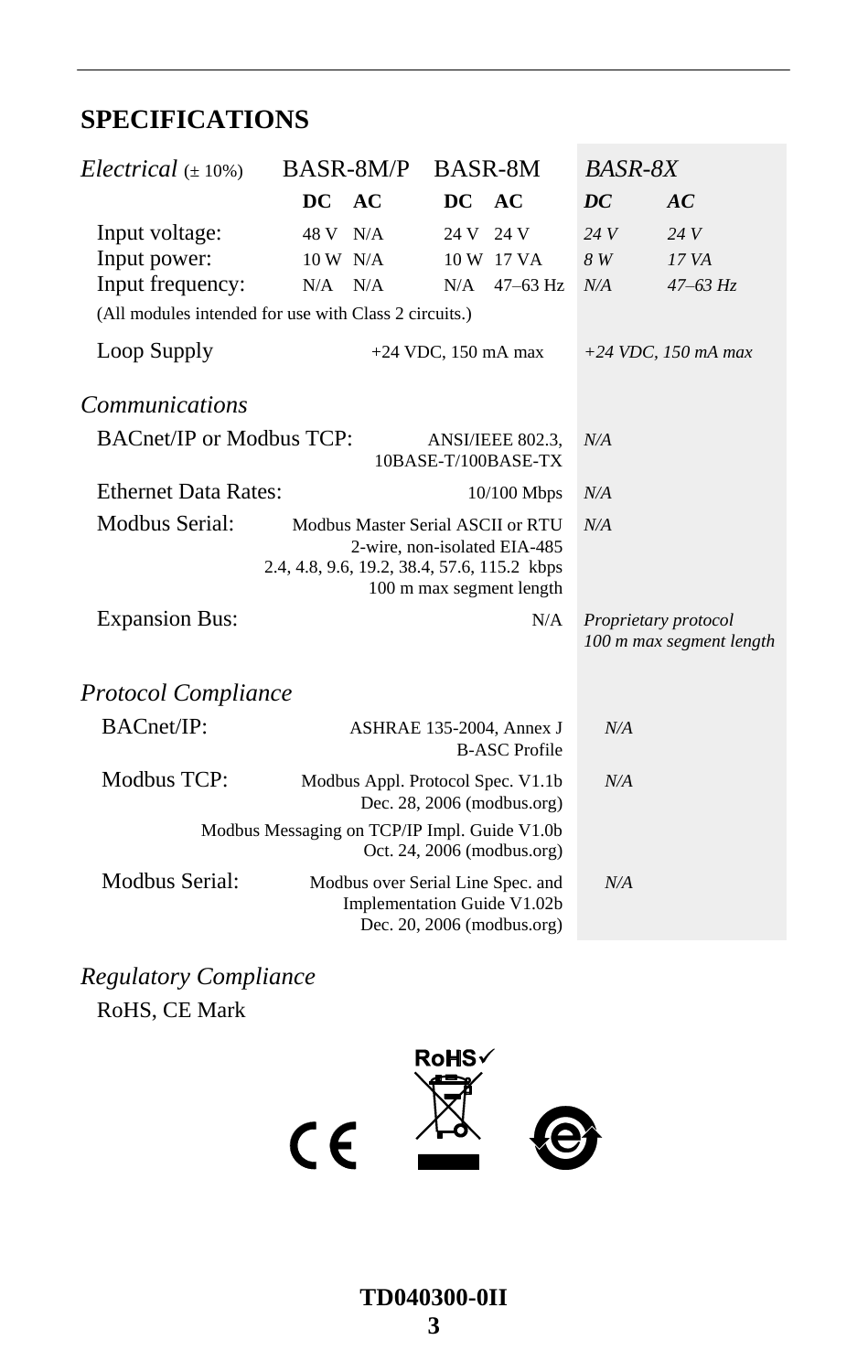*Environmental*

| Operating temperature: | $0^{\circ}$ C to $+60^{\circ}$ C   |                            |
|------------------------|------------------------------------|----------------------------|
| Storage temperature:   | $-40^{\circ}$ C to $+85^{\circ}$ C |                            |
| Humidity:              |                                    | 10% to 95%, non-condensing |

*Universal I/O (Channels 1–6) — Software configurable*

| All protected for:  | short-circuit and over-voltage up to 24 VAC                                                                      |
|---------------------|------------------------------------------------------------------------------------------------------------------|
| Analog inputs:      | 10 bit resolution, $0-10$ V or $0-20$ mA<br>(Input impedance 100 k $\Omega$ on voltage, 250 $\Omega$ on current) |
| Thermistor support: | 10 k $\Omega$ Type II or Type III<br>$(+40^{\circ}$ to $+110^{\circ}$ F / $+4.4^{\circ}$ to $+44^{\circ}$ C)     |
| Digital inputs:     | dry contact or pulses to 40 Hz with 50% duty cycle<br>(User scalable, 0-10 VDC or 0-20 mA)                       |
| Analog outputs:     | 12 bit resolution, $0-10$ V or $0-20$ mA, user scalable<br>(Max load 750 $\Omega$ when using current output.)    |

### *Digital Outputs (Channels 7 & 8)*

Each channel: "Form C" relay (NO and NC) rated 30 VAC/VDC, 2A

### *LED Indicators*

| Status:       | green/red    |
|---------------|--------------|
| Ethernet:     | green/yellow |
| $I/O$ Points: | green/red    |

### *Ethernet Pin Assignments (MDI)*

| $1$ TD+ | $\beta$ RD+ |
|---------|-------------|
| $2$ TD- | $6$ RD $-$  |

(The pins below are used only on BASR-8M/P.)

| $4+48$ VDC  | 7 0 V |
|-------------|-------|
| $5 +48$ VDC | 8 0 V |



*Figure 1 — RJ-45 Jack*

*Mounting* **DIN-rail or panel-mount** 

*Shipping Weight* 1 lb. (.45 kg)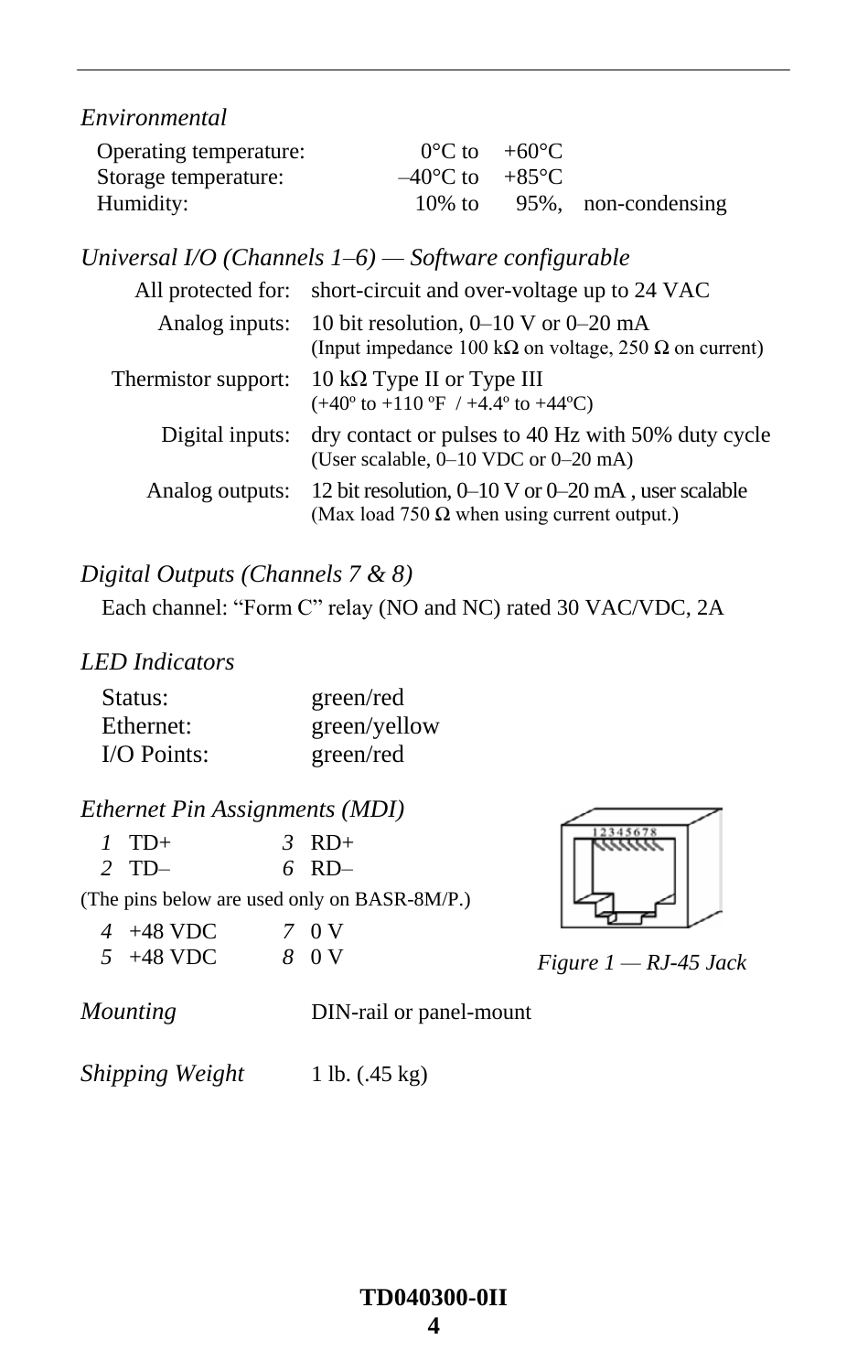### **PRODUCT IMAGES (WITH PANEL-MOUNTING TABS REMOVED)**

| A<br>B<br>B<br>B<br>A<br>I/O 1   I/O 2   I/O 3                                                                                                                                                                              | $\overline{\mathbf{z}}$<br>$\mathbf{a}$<br>5<br>6<br>+24 VDC @ 150 mA                                                                                                                                                      | А<br>B<br>B<br>B<br>I/O 4   I/O 5   I/O 6                                                                                                                                                                              |
|-----------------------------------------------------------------------------------------------------------------------------------------------------------------------------------------------------------------------------|----------------------------------------------------------------------------------------------------------------------------------------------------------------------------------------------------------------------------|------------------------------------------------------------------------------------------------------------------------------------------------------------------------------------------------------------------------|
| CONTEMPORARY CONTROLS<br><b>BAS Remote</b><br><b>Master</b><br>IP<br>● Reset IP to 192.168.92.68/24<br>▭<br>▭<br>$Yellow = 10 Mbps$ Link<br><b>Status</b><br>Ethernet : Green = 100 Mbps Link<br><b>Flashing = Activity</b> | <b>INPUTS</b><br>$0 - 20$ mA<br>$0 - 10$ VDC<br>Contact<br>3<br>10 kg<br>Thermistor<br>$\overline{\phantom{a}}\circ$<br>4<br>OUTPUTS <sup>@^</sup><br>ø<br>$+24$ VDC<br>$0 - 20 \, \text{mA}$<br>$-$<br>C€<br>$0 - 10 VDC$ | <b>Points</b><br>I/O<br>5 <sup>1</sup><br>6<br>$7-$<br>8<br>▭<br>▭<br>5<br>$\overline{ }$<br>$\overline{\mathbf{z}}$<br>6<br>$\mathbf{1}$<br>$\overline{ }$<br>8<br>$\Delta$<br><b>Green = Active</b><br>$Red = Error$ |
| HI: DC+ or AC HI<br><b>24 VDC 10W</b><br>Com: DC COM or AC LO<br>24 VAC 10VA 47-63 Hz<br><b>Class 2 Circuits Only</b><br>HI COM $\pm$                                                                                       | <b>MB</b><br>DN<br>$D+ D = SC D + D -$                                                                                                                                                                                     | OUT <sub>8</sub><br>OUT <sub>7</sub><br>Ratings:<br>30 V, 2A<br>Ø<br>AC/DC<br><b>NO</b><br>c<br><b>NC</b><br>c<br><b>NO</b><br><b>NC</b>                                                                               |

*Figure 2 — BAS Remote Master Image*

| $\mathbf{B}$<br>$\mathbf{B}$<br>$\mathbf{A}$<br>B<br>$\mathbf{A}$<br>$\mathbf A$<br>$I/O 1$ $I/O 2$ $I/O 3$                 | $\overline{\mathbf{z}}$<br>3<br>5<br>6<br>4<br>1<br>+24 VDC @ 150 mA                                                                                                        | $\mathbf{B}$<br>$\mathbf B$<br>B<br>$\mathbf{A}$<br>A<br>A<br>I/O 4   I/O 5   I/O 6                                                                  |
|-----------------------------------------------------------------------------------------------------------------------------|-----------------------------------------------------------------------------------------------------------------------------------------------------------------------------|------------------------------------------------------------------------------------------------------------------------------------------------------|
| CONTEMPORARY CONTROLS<br><b>BAS Remote</b><br><b>Expansion</b>                                                              | <b>INPUTS</b><br>$0 - 20$ mA<br>$\mathbf{1}$<br>$0-10$ VDC<br>$\overline{a}$<br>Contact<br>з<br>10 k $\Omega$<br>Thermistor<br>OUTPUTS <sup>@^</sup><br>4<br>Ø<br>$+24$ VDC | <b>Points</b><br>I/O<br>$5 -$<br>$6 -$<br>$7 -$<br>8                                                                                                 |
| ▬<br>▭<br><b>Status</b><br><b>Network</b>                                                                                   | $0-20mA$<br>一<br>C€<br>$0-10 VDC$                                                                                                                                           | $\mathbf{1}$<br>5<br>$\overline{ }$<br>$\overline{ }$<br>$\overline{\mathbf{3}}$<br>R<br>6<br><b>Green = Active</b><br>$Red = Error$                 |
| HI: DC+ or AC HI<br>24 VDC 10W<br>Com: DC COM or AC LO<br>24 VAC 10VA 47-63 Hz<br><b>Class 2 Circuits Only</b><br>HI COM NC | DN<br><b>UP</b><br>$D+ D- SC D+ D-$                                                                                                                                         | OUT <sub>8</sub><br>OUT <sub>7</sub><br><b>Ratings:</b><br>30 V. 2A<br>Ø<br>AC/DC<br><b>NO</b><br><b>NC</b><br>NC.<br>c<br>$\mathbf{c}$<br><b>NO</b> |
|                                                                                                                             |                                                                                                                                                                             |                                                                                                                                                      |

*Figure 3 — BAS Remote Expansion Image*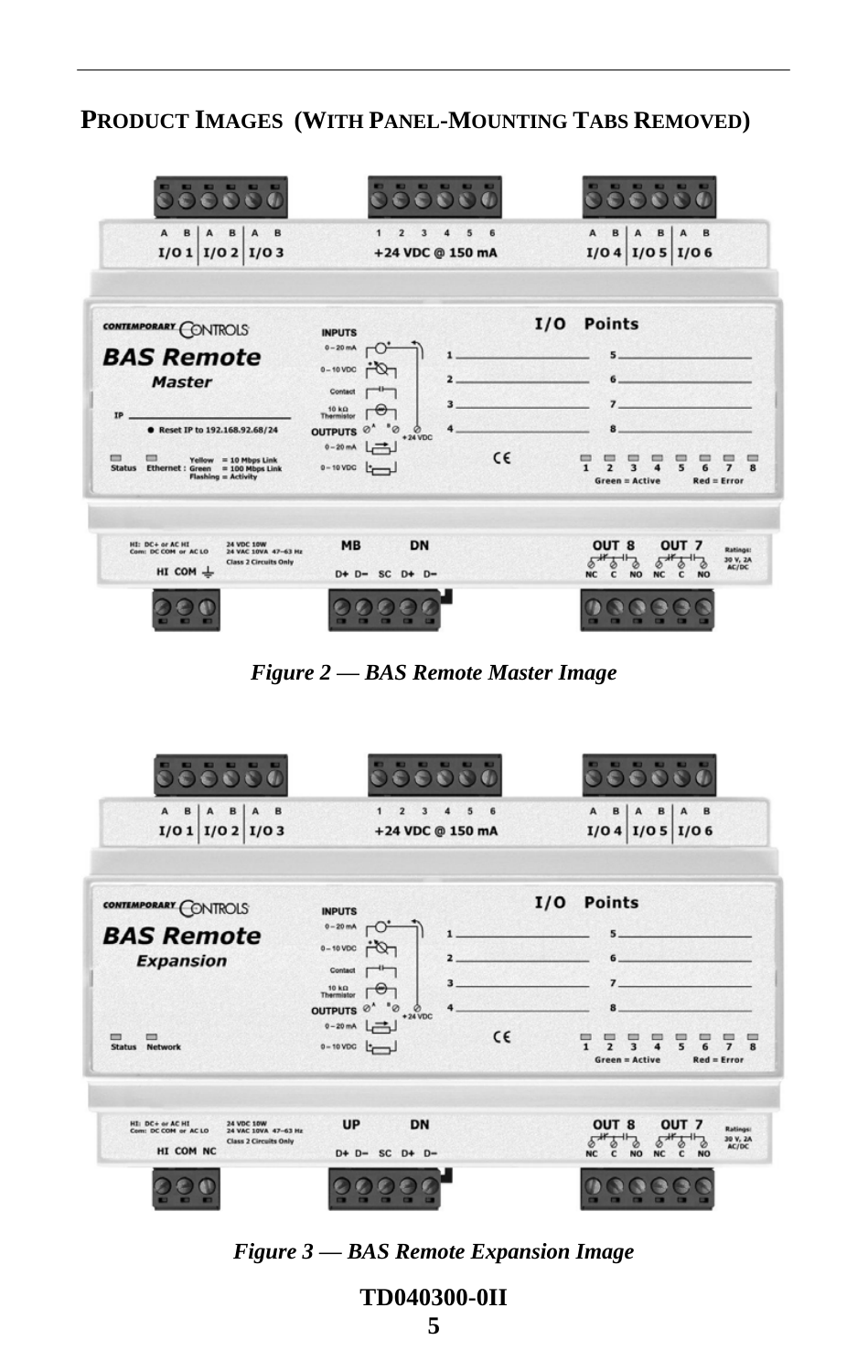### **PRODUCT IMAGE (WITH PANEL-MOUNTING TABS REMOVED)**

| A<br>B<br>B<br>B<br>I/O 1   I/O 2   I/O 3                                                                                           | 5<br>£<br>з<br>+24 VDC @ 150 mA                                                                                                                                                                                   | $\mathbf{B}$<br>A<br>в<br>B<br>I/O 4   I/O 5   I/O 6                                                                                                                                                                                           |
|-------------------------------------------------------------------------------------------------------------------------------------|-------------------------------------------------------------------------------------------------------------------------------------------------------------------------------------------------------------------|------------------------------------------------------------------------------------------------------------------------------------------------------------------------------------------------------------------------------------------------|
| CONTEMPORARY CONTROLS<br><b>BAS Remote</b><br>PoE<br>IP<br>● Reset IP to 192.168.92.68/24<br>▭<br>▭<br><b>Yellow = 10 Mbps Link</b> | <b>INPUTS</b><br>$0 - 20$ mA<br>O<br>1<br>$0-10$ VDC<br>$\overline{2}$<br>Contact<br>3.<br>$10 k\Omega$<br>Thermistor<br>$^*$ ø<br>OUTPUTS <sup>Ø<sup>*</sup></sup><br>4<br>Ø<br>+ 24 VDC<br>0-20 mA $\Box$<br>C€ | <b>Points</b><br>I/O<br>$5 -$<br>$7-$<br>8                                                                                                                                                                                                     |
| <b>Status</b><br>Ethernet: Green = 100 Mbps Link<br><b>Flashing = Activity</b><br>$N/C$ COM $\perp$                                 | $0 - 10 VDC$<br>DN<br><b>MB</b><br>$D+ D- SC D+ D-$                                                                                                                                                               | $\mathbf{1}$<br>э<br>R<br>5<br>$\overline{\phantom{a}}$<br>R<br><b>Green = Active</b><br>$Red = Error$<br>OUT <sub>8</sub><br>OUT <sub>7</sub><br><b>Ratings:</b><br>30 V. 2A<br><b>AC/DC</b><br><b>NO</b><br><b>NC</b><br>c<br>с<br><b>NO</b> |
|                                                                                                                                     |                                                                                                                                                                                                                   |                                                                                                                                                                                                                                                |

*Figure 4 — BAS Remote PoE Image*

### **MECHANICAL (WITH PANEL-MOUNTING TABS DISPLAYED)**



<span id="page-5-0"></span>*Figure 5 — BAS Remote Dimensional Drawing for All Models*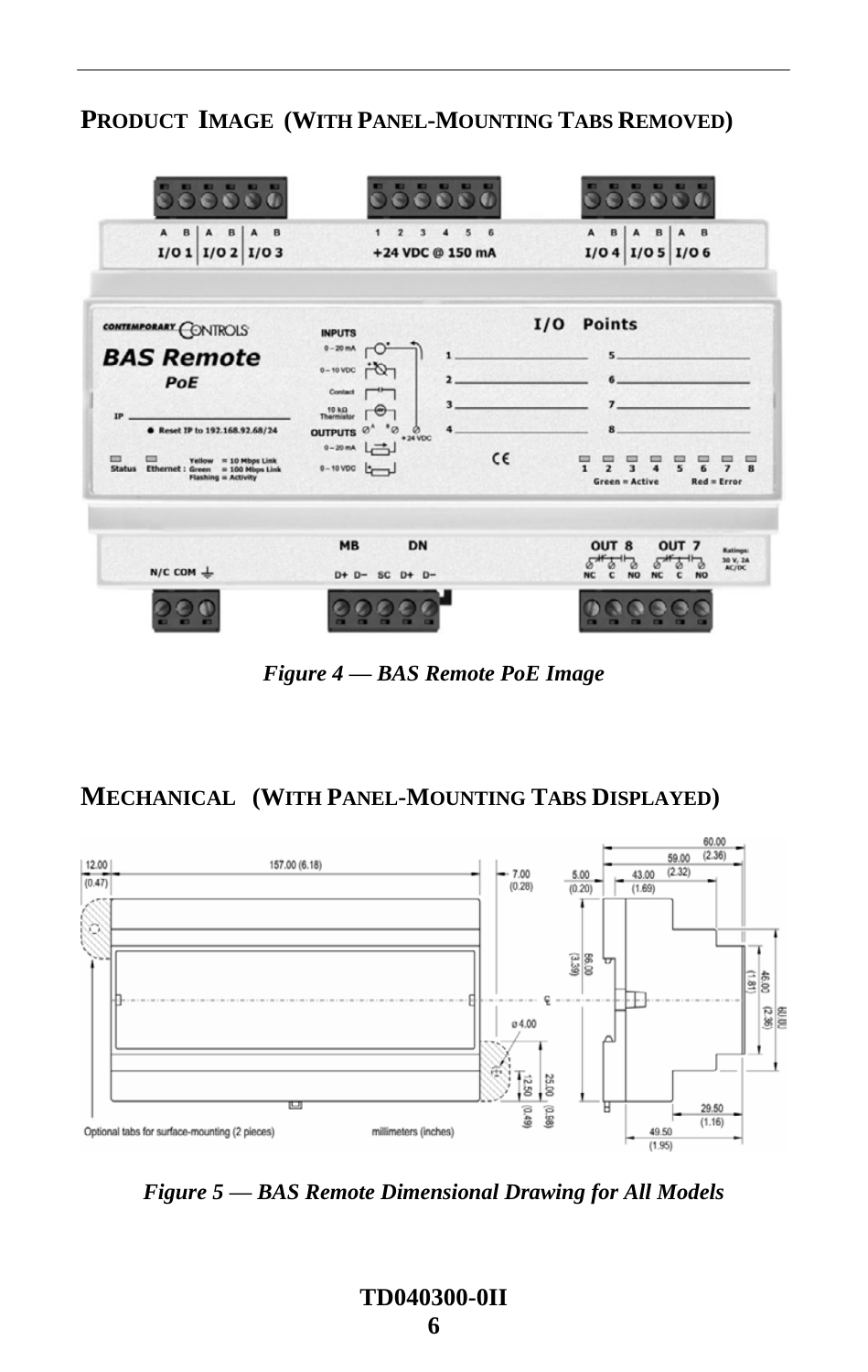### **INSTALLATION**

The BASR is intended to be mounted in an industrial enclosure or wiring closet on 35-mm DIN-rail or panel-mounted with screws (not provided). The panel-mounting tabs are packaged in a plastic bag within the shipping box. To use these tabs, [Figure 6](#page-6-0) illustrates how the two studs of each tab are press fitted into their respective holes in opposing corners of the case. See [Figure 5](#page-5-0) for the mechanical details.



*Figure 6 — Attaching Panel-Mounting Tabs*

#### <span id="page-6-0"></span>**CONNECTING EXPANSION EQUIPMENT**

Input/output points beyond those available from the BAS Remote Master module can be increased by adding BAS Remote Expansion modules or by attaching Modbus serial devices to the MB bus. The MB port is used for connecting to 2-wire Modbus serial devices while the DN port is used for connecting to BAS Remote Expansion modules. Both ports are non-isolated EIA-485 compatible.

When installing equipment, make a record that identifies the power source, equipment locations, IP and MAC ID numbers, protocol in use, baud rate, cable colour coding, etc. — anything that will be helpful for future staff.

#### *Expansion Module Connections*

Expansion modules are intended to occupy positions to the right or left of the master module on the same DIN-rail or on additional DIN-rails within the same control panel. In this situation only a short 2-wire twisted-pair cable is needed for making connections between DN on the master module and UP on the first expansion module. Up to three expansion modules can attach to the master module using a daisy-chain wiring scheme. The second expansion module has its UP port connected to the preceding expansion module's DN port. The last expansion module will have a vacant UP port. The D+ terminal on one device must attach to the D+ terminal on the other. The same applies to the D– terminals. Bias and termination exists on the UP terminals. See [Figure 9](#page-11-0) for wiring details. For short connections, unshielded cable can be used. Expansion modules are automatically assigned Modbus addresses beginning with 2 based upon its position to the master within the daisy-chain wiring.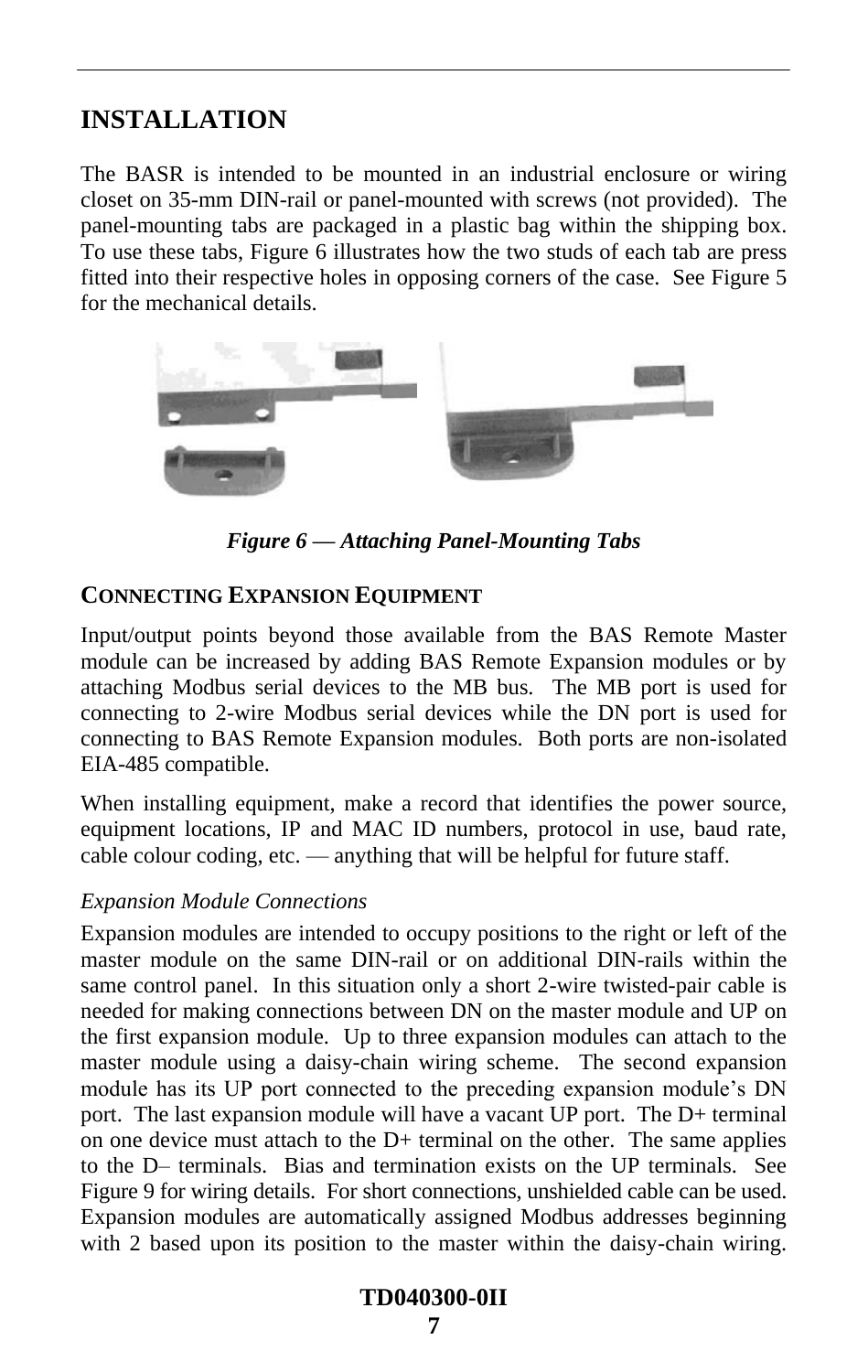#### *Modbus Serial Bus Connections*

The Modbus serial expansion port (MB) on the BAS Remote Master module is non-isolated EIA-485 compatible. When connecting to other non-isolated devices, care must be exercised to ensure that all non-isolated Modbus devices share the same ground reference (COM) with the BAS Remote Master module. This is usually accomplished by sharing the same power source. Configure the Modbus baudrate and protocol using the BAS Remote Modbus port web page.



*Figure 7 — Internal Termination and Bias*

<span id="page-7-0"></span>When connecting to an isolated 3-wire Modbus device, the signal common of the isolated device must be connected to the SC pin between the MB and DN ports. This ties the two reference points together for reliable communications. Refer to [Figure 9](#page-11-0) for wiring details.

Modbus serial devices can only be attached to the MB port on the master module. Refer to [Figure 7](#page-7-0) for details on the bias and termination network present on the MB port. Together, these resistors approximate one 120  $\Omega$ terminating resistor. Terminal D+ represents the more positive connection for the EIA-485 Modbus serial network while D– represents the less positive connection. Make corresponding connections to Modbus serial devices. The last device on the bus should have applied bias and termination or just termination. A shielded twisted-pair cable should be used with interconnecting devices. Connect the shields together and attached to chassis at only one point. Refer to [Figure 9](#page-11-0) for wiring details.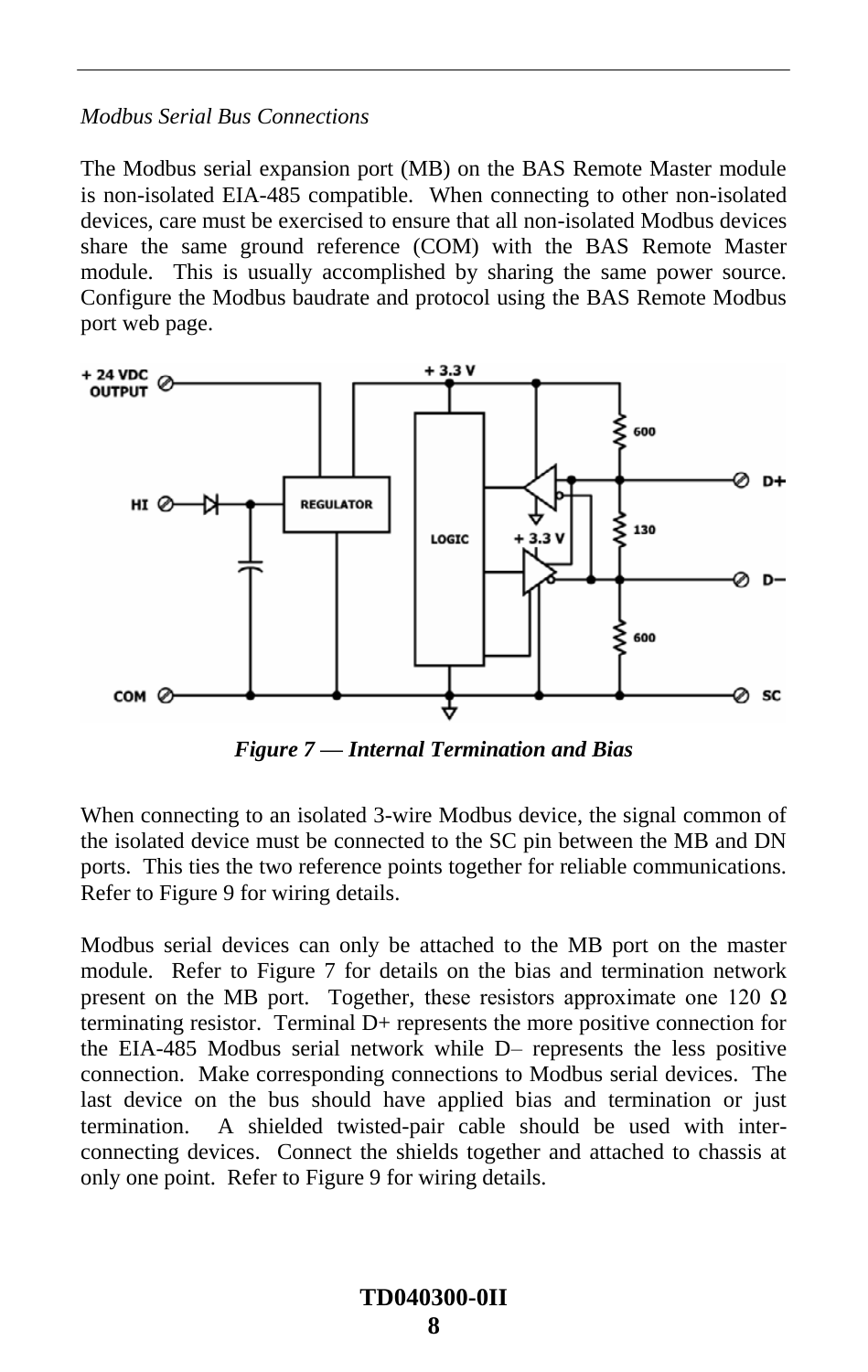### **CABLING CONSIDERATIONS**

| <b>Function</b> | Signalling &<br>Data Rate | <b>Minimum Required</b><br>Cable       | <b>Maximum</b><br><b>Segment Distance</b> |
|-----------------|---------------------------|----------------------------------------|-------------------------------------------|
| Ethernet        | 10BASE-T<br>10 Mbps       | Category 3 UTP                         | $100 \text{ m}$ (328 ft)                  |
| Ethernet        | $100$ BASE-TX<br>100 Mbps | Category 5 UTP                         | $100 \text{ m}$ (328 ft)                  |
| $\rm LO$        | Unspecified               | 18 AWG                                 | Unspecified                               |
| Expansion       | Unspecified               | Belden <sup>®</sup> 9841 or equivalent | $100 \text{ m}$ (328 ft)                  |
| Modbus          | $2.4 - 115.2$ kbps        | Belden <sup>®</sup> 9841, 3106A, 9842  | $100 \text{ m}$ (328 ft)                  |

When attaching cables to the BASR, Table 1 should be considered.

### *Table 1 — Cabling Considerations*

**NOTE:** If using shielded cable, connect to chassis at only one point. Wire size may be dictated by electrical codes for the area where the equipment is being installed. Consult local regulations.

Observe in Table 1 that 10BASE-T segments can successfully use Category 3, 4 or 5 cable — however, 100BASE-TX segments *must* use Category 5 cable. Category 5e cable is highly recommended as the minimum for new installations.

The Ethernet port of the BASR employs Auto-MDIX technology so that either straight-through or crossover cables can be used to connect to the network.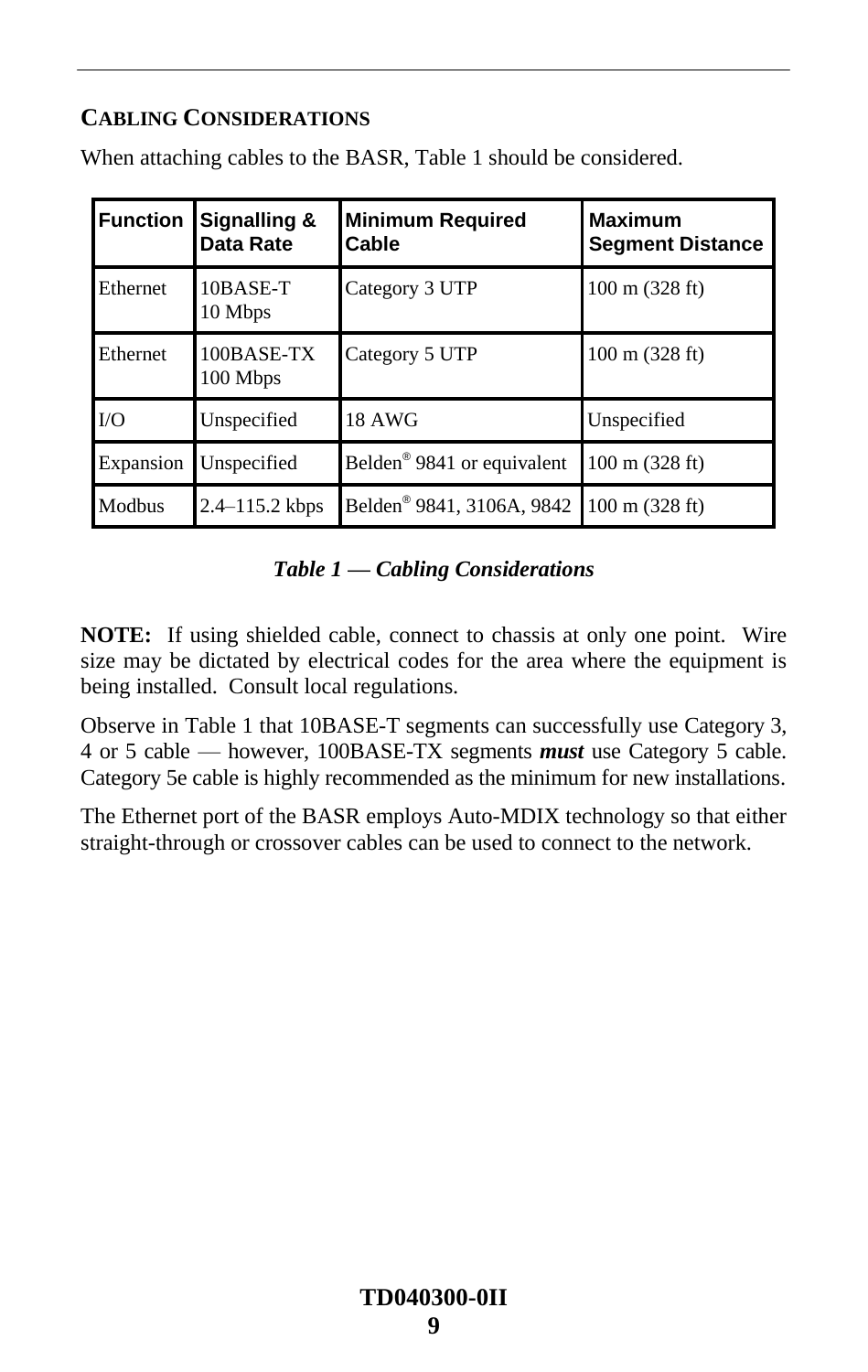### **POWERING**

The unit (except for the BASR-8M/P) requires 24 VDC or VAC from a source via a three-pin removable keyed connector. The proper connections for various power options are illustrated below.





*Figure 8 — Power Options*

The recommended size for power conductors is 16–18 AWG (solid or stranded). Ground is directly connected to zero volts. Input connections are reverse-polarity protected.

An internal source provides 24 VDC (allowing a maximum current draw of 150 mA) to power external transmitters connected as inputs to the BASR — so a separate loop supply is unneeded.

**WARNING:** Powering devices can special present hazards. Read the following text carefully.

### *Power Supply Precautions*

Internally, the BASR utilizes a half-wave rectifier and therefore can share the same AC power source with other half-wave rectified devices. Sharing a common DC power source is also possible. Sharing AC power with full-wave rectified devices is NOT recommended. Fullwave rectified devices usually require a dedicated AC power source that has a secondary elevated above ground. Both secondary connections are considered HOT. AC power sources that power several half-wave devices have a common secondary connection called COMMON, LO, or GROUND. This connection might be tied to earth. The other side of the secondary is considered the HOT or HI side of the connection.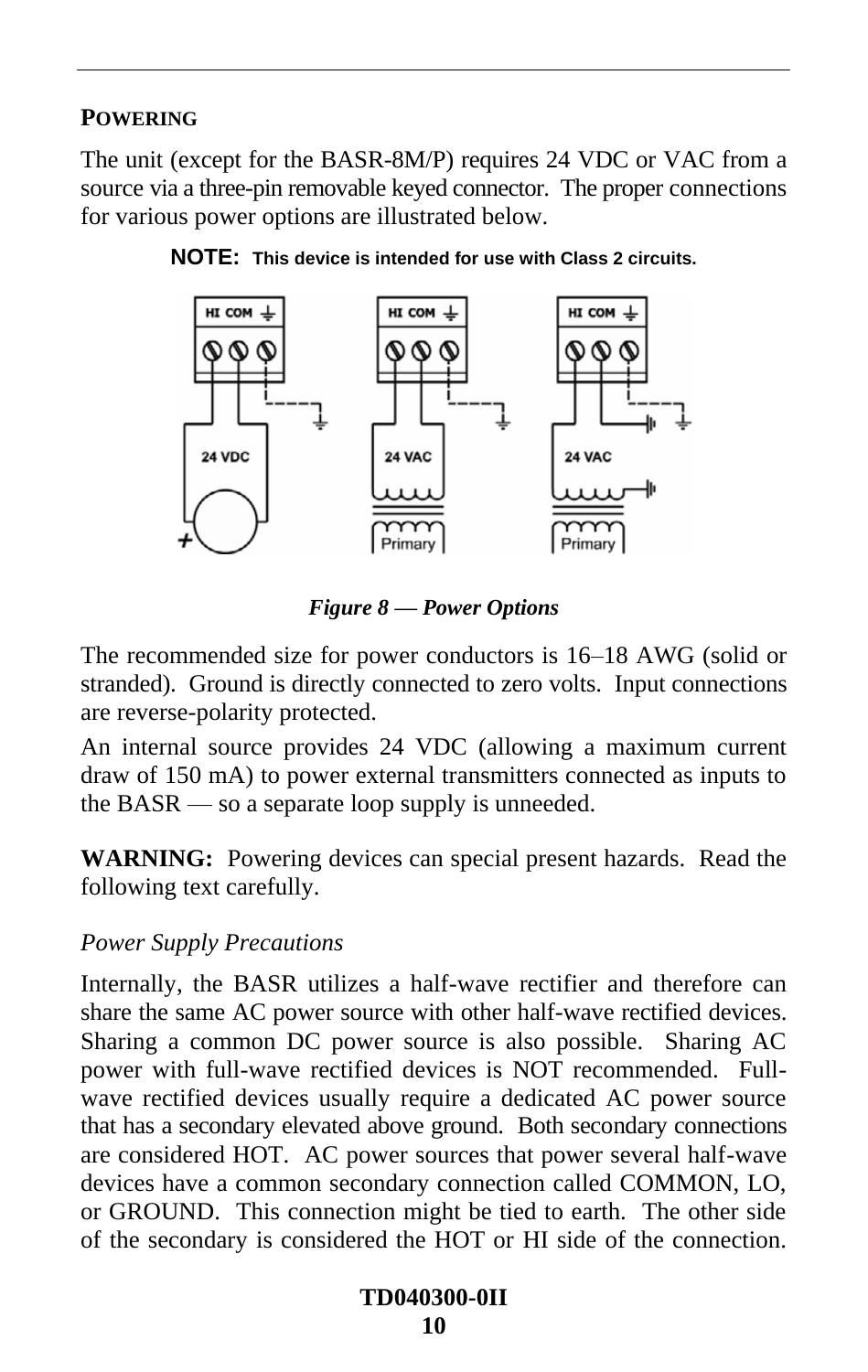Connect the HOT side of the secondary to the *HI* input on the BASR and the LO side to *COM* on the BASR. All other half-wave devices sharing the same AC power source need to follow the same convention. When using a DC power source, connect the positive terminal of the source to the *HI* input and the negative terminal to *COM* on the BASR. Reversing polarity to the BASR will not damage the BASR.

**WARNING:** Devices powered from a common AC source could be damaged if a mix of half-wave and full-wave rectified devices exist. If you are not sure of the type of rectifier used by another device, do not share the AC source with it.

### *Limited Power Sources*

The BASR should be powered by a limited power source complying with the requirements of the National Electric Code (NEC) article 725 or other international codes meeting the same intent of limiting the amount of power of the source. Under NEC article 725, a Class 2 circuit is that portion of the wiring system between the load side of a Class 2 power source and the connected equipment. For AC or DC voltages up to 30 volts, the power rating of a Class 2 power source is limited to 100 VA. The transformer or power supply complying with the Class 2 rating must carry a corresponding listing from a regulatory agency such as Underwriters Laboratories (UL).

### **INDICATOR LIGHTS**

**Status:** During boot-up, this LED flashes green. Once all files are loaded, it glows solid green to indicate the unit is operational. If a problem exists, it will glow solid red.

**Ethernet:** This LED glows if a valid link exists to an operating Ethernet device. It indicates speed by colour: green for 100 Mbps and yellow for 10 Mbps. It flashes to indicate activity.

**I/O:** Each of these LEDs glows green when the associated I/O point is in normal condition. Depending on the programmed function, some of these LEDs will glow red to indicate abnormal conditions. Refer to the *User Manual* for a complete explanation of these LEDs.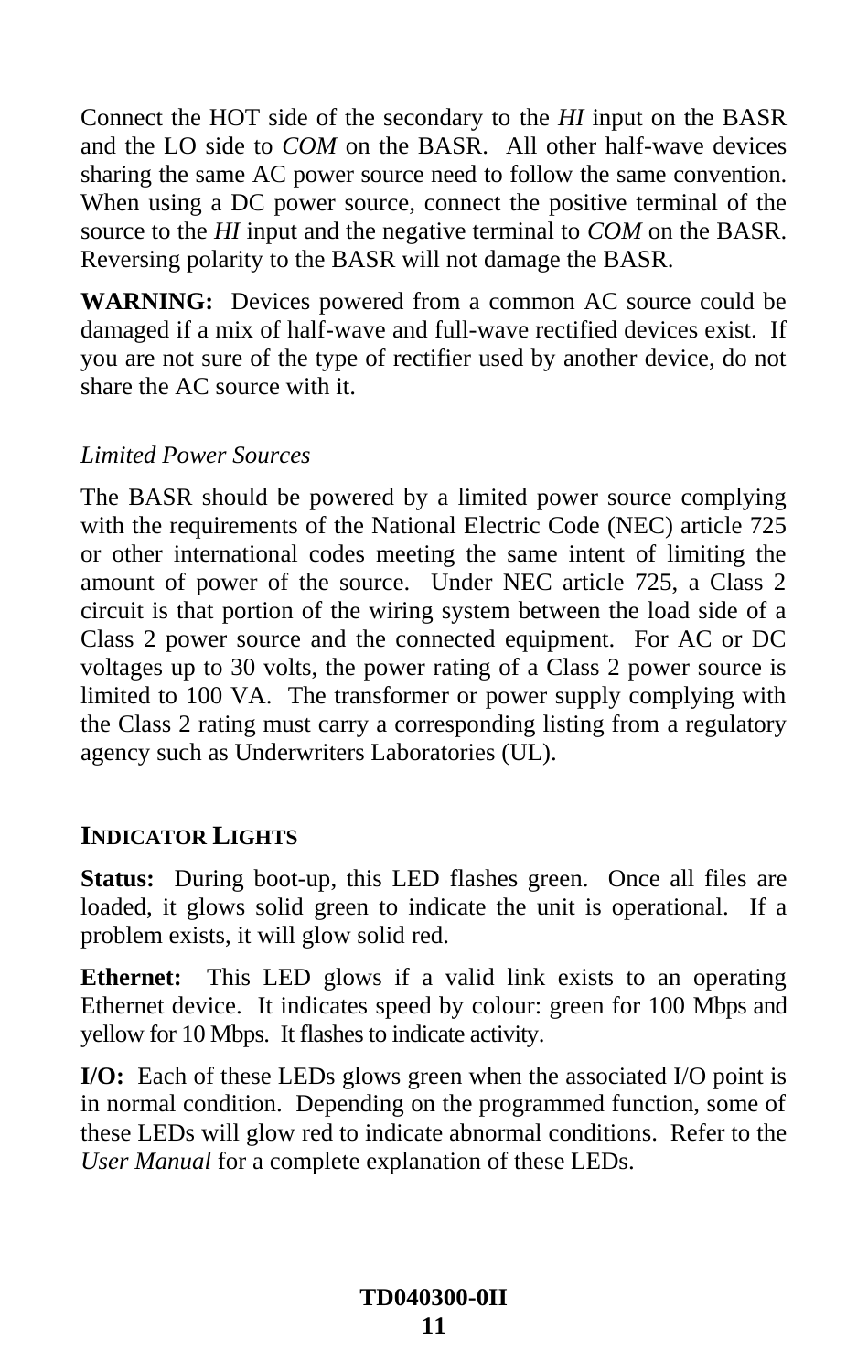### **FIELD CONNECTIONS**

When attaching devices, observe proper cabling using [Figure 9](#page-11-0) as a guide.



*Figure 9 — Sample Wiring Diagram*

<span id="page-11-0"></span>Wire Channels 1–6 so the most positive wire goes to the "A" terminal and the most negative wire to the "B" terminal.

The wiring options for Channels 1–6 are shown in [Figure 10.](#page-11-1) For each case in which polarity matters, proper polarity is indicated.

<span id="page-11-1"></span>Considerations in making field connections for various types of input and output devices are discussed in the following pages.



*Figure 10 — I/O Options (Channels 1–6)*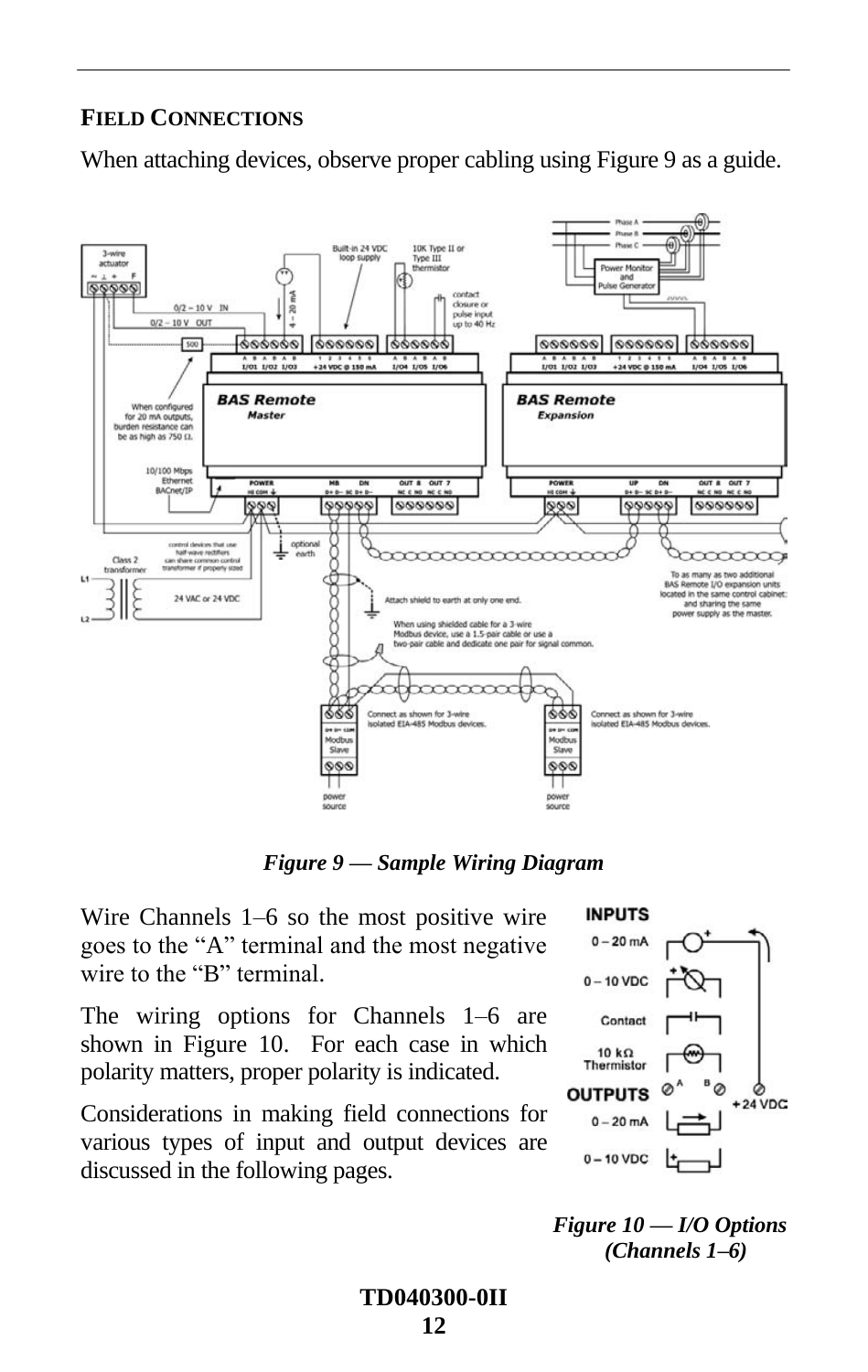#### *Thermistors*

The BAS Remote has built-in calibration curves for 10 k $\Omega$  Type II or Type III thermistors. These devices are non-linear with a negative coefficient of resistance to temperature and provide a nominal resistance of 10 k $\Omega$  at 25°C. Using the web server, configure an input for either Type II or Type III thermistor. As shown in [Figure 11,](#page-12-0) connect the two-wire thermistor to points A and B. Polarity is not an issue. If averaging of temperature is desired, connect multiple thermistors in a series-parallel combination so that the nominal resistance remains at 10 k $\Omega$ as shown. Make sure that all devices are of the same type. The effective range of temperature measurement is from  $+40^{\circ}$  to  $+110^{\circ}$ F ( $+4.4^{\circ}$  to +44°C). An open input results in a fault condition that produces a red LED indication for that channel.

10 kΩ Type II or Type III Thermistors



*Figure 11 — Thermistor Connections*

#### <span id="page-12-0"></span>*Contact Closure*

The BAS Remote can sense the make or break of a contact from a relay or push-button. The contacts being sensed must be absent of any applied source of energy, and be rated for low-voltage, low-current switching. The BAS Remote will provide the electrical energy to be sensed. Using the web server, configure an input for contact closure. As shown in [Figure 12,](#page-13-0) simply connect the contacts between points *A* and *B*. For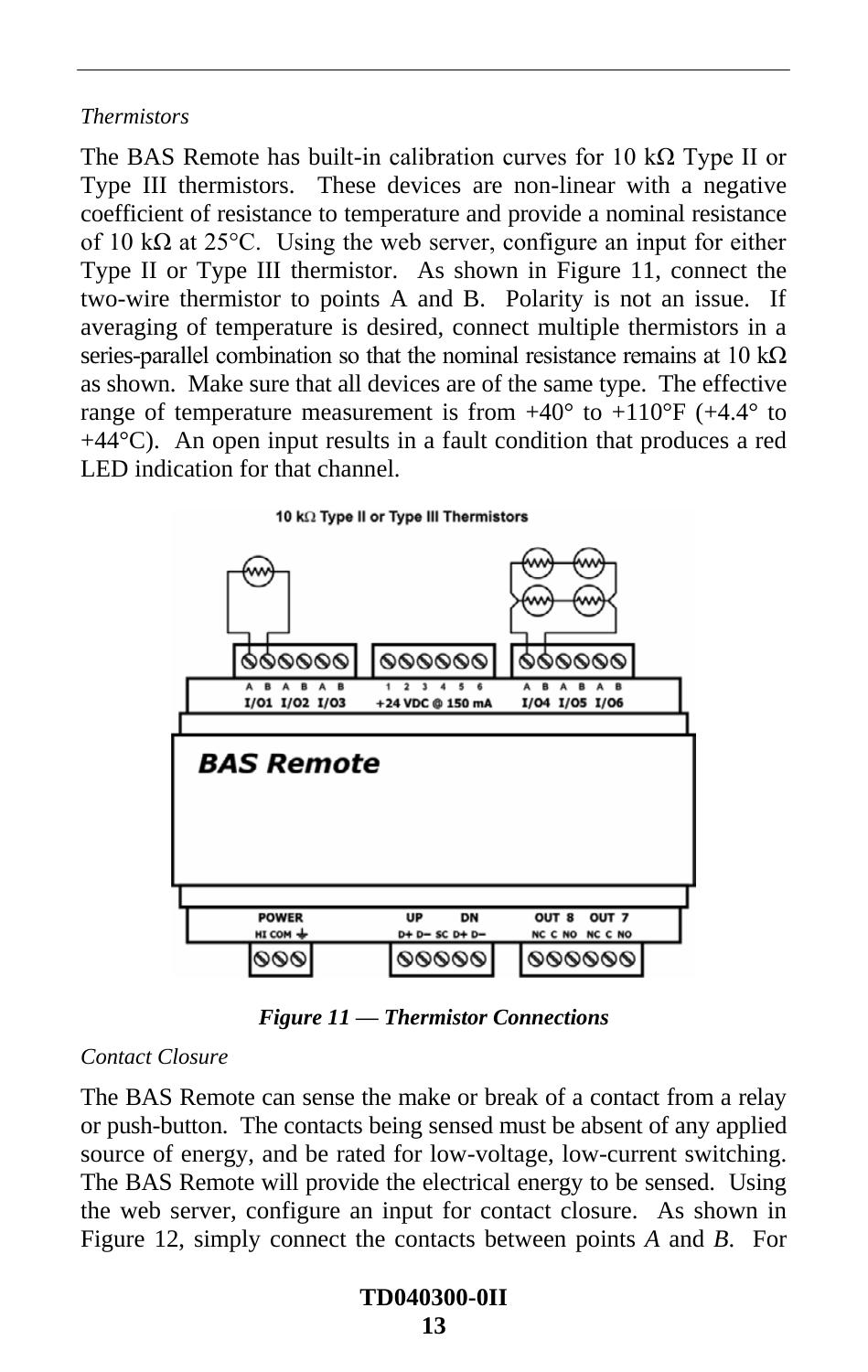common mechanical contacts, polarity is not an issue. The open-circuit voltage is 24 VDC and the short-circuit current is 2 mA.



*Figure 12 — Contact Closure Connections*

<span id="page-13-0"></span>For solid-state switches, there are further concerns. It is recommended that a solid-state device have an opto-isolated open-collector NPN transistor output stage with a collector-emitter output voltage (Vce) of at least 30 V. Output sinking current should be greater than 5 mA. The collector-emitter saturation voltage should be less than 0.2 V when sinking 2 mA. The emitter should be connected to point *B* and the collector to point *A* which is the more positive point. This polarity must be observed when using solid-state devices. When an input is configured for a contact closure, the BAS Remote sets the lowthreshold to 2 V and the high-threshold to 3 V. When a contact is made or the solid-state switch is on (resulting in a saturated output), the voltage at point *A* is close to zero volts. The corresponding LED for that channel will be on. If the contact is opened or the solid-state switch is turned off, the voltage at point B will quickly begin to rise towards 24 V. Once the voltage passes the 3 V high-threshold, the input channel will sense the "off" state. To return to the "on" state, this voltage needs to return to  $2 \text{ V}$ . The one-volt difference is called *hysteresis*. There is no need to add an external pull-up resistor when using a contact closure input.

Contact closure inputs are sampled every 10 ms and for a change of state to be recognized, the input state must be stable for two consecutive samples. Therefore, contact closure response is from 20–30 ms.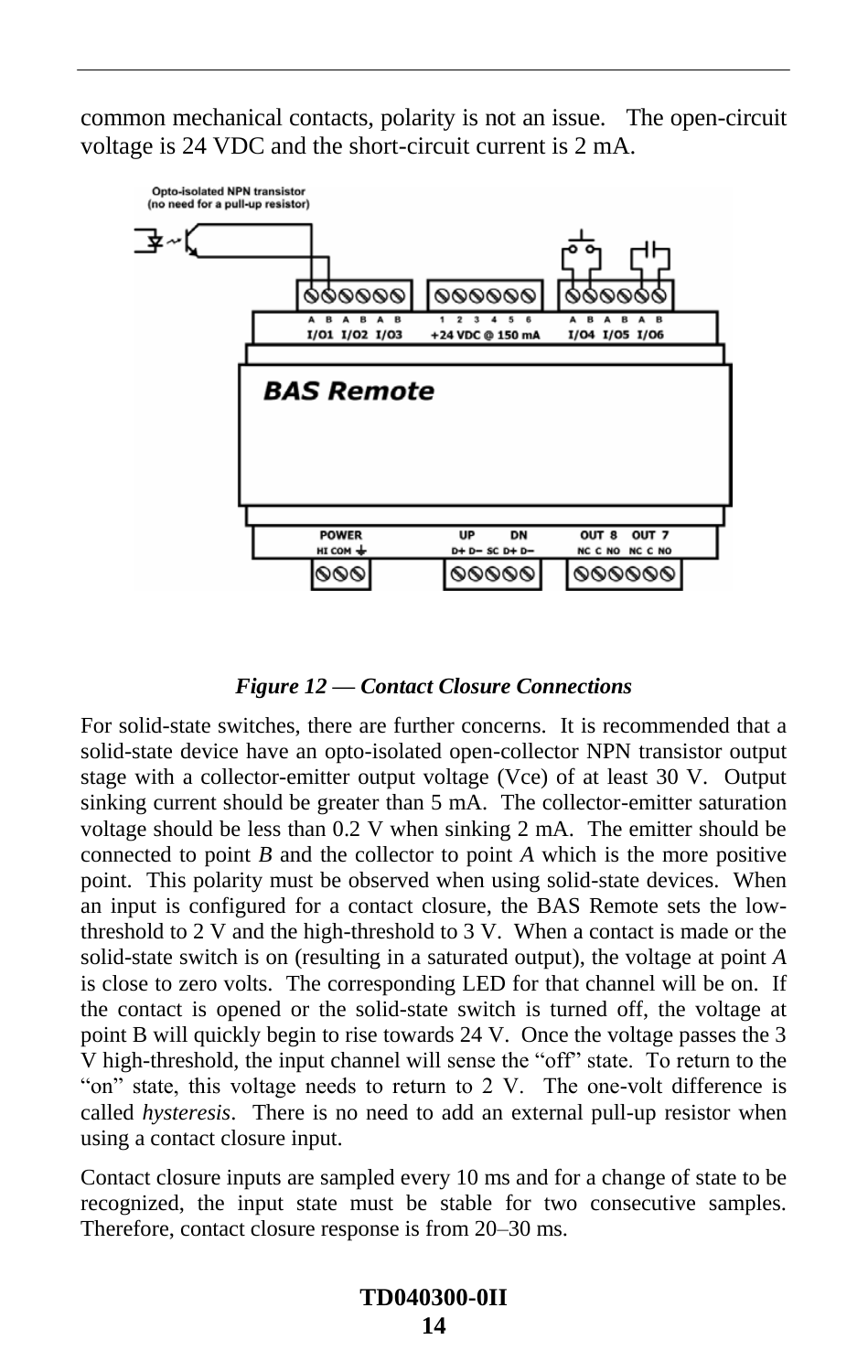### *Pulse Inputs*

A variation on contact closure inputs is pulse inputs. In this situation speed is critical so the input filtering that limits the time response is removed. When an input is configured for Pulse Input, a pulse rate up to 40 Hz can be measured, assuming a 50% duty cycle. The pulse device could have an optoisolated open-collector NPN transistor output stage like the one identified under Contact Closure, or it could provide an active sinusoidal output signal that needs to be detected. Data is in the form of *accumulated pulse count*.

The Pulse Input voltage range is 0–10 VDC and the installer can set both the low-threshold and high-threshold on the Pulse Input web page. The difference in the two thresholds is the hysteresis. You can detect *sinusoidal* input signals by setting the high threshold below the positive peak and the low threshold above the negative peak. Setting the two thresholds well toward the centre of the sinusoidal waveform (rather than near its peaks) offers some noise immunity. It is not necessary for the input signal to swing from zero to 10 V. Any substantial swing within this range can be detected. The input impedance using Pulse Input is 100 kΩ. Connect the output of the pulse device to point *A* and the common to BAS Remote common as shown in [Figure 13.](#page-14-0)



*Figure 13 — Pulse Input Connections*

<span id="page-14-0"></span>The pulse output could be sinusoidal with no DC offset so the BAS Remote could experience both positive and negative excursions of the signal. The BAS Remote can only detect positive voltages so the negative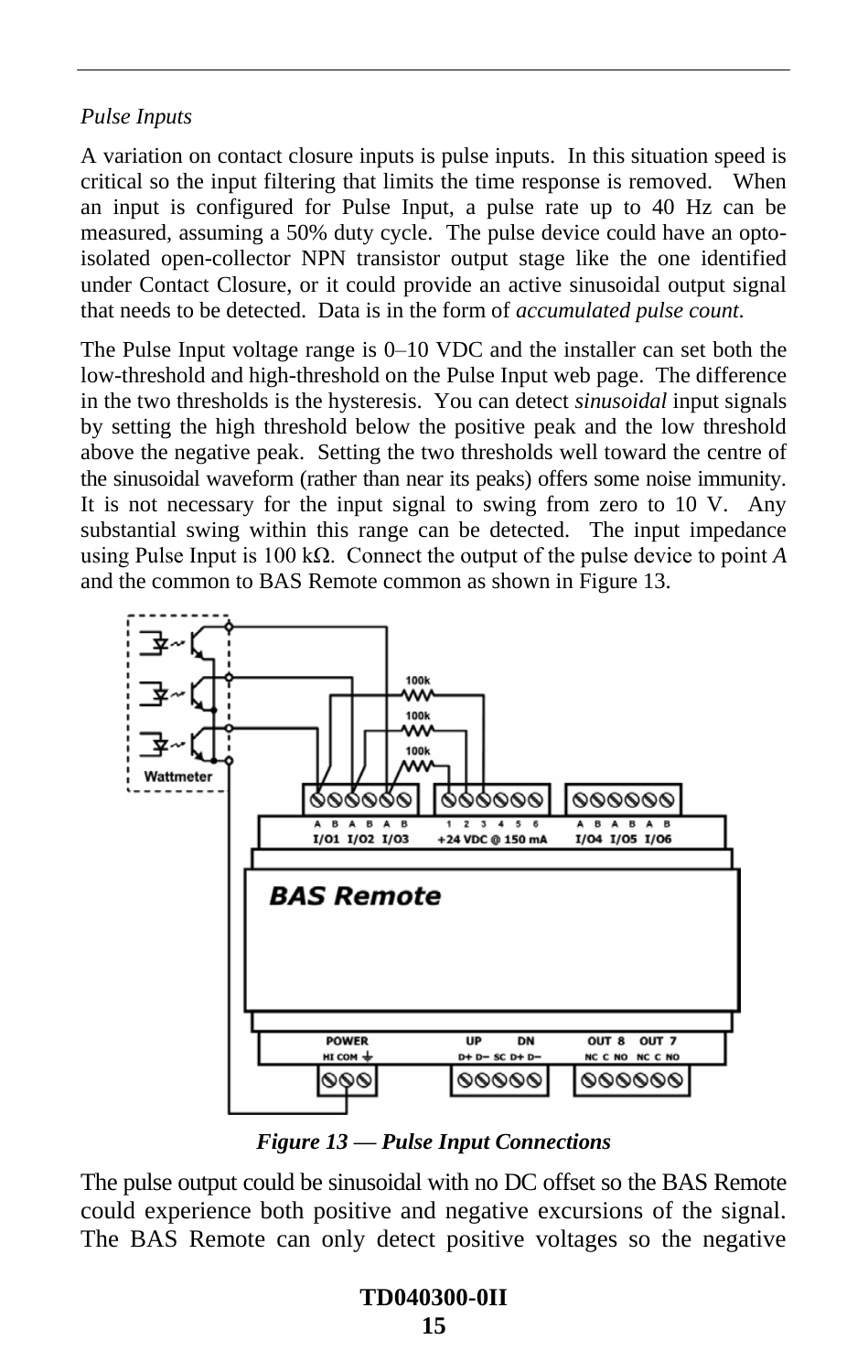excursions will be ignored. It is still possible to detect the input signal by only sensing the positive excursions.

When interfacing to a pulse device that has an opto-isolated open-collector output, a pull-up resistor must be added to the device output. I[n Figure 13,](#page-14-0) a 3-phase wattmeter has three opto-isolated open-collector outputs, each requiring an external pull-up resistor. Since each of the opto-isolators is rated for 60 VDC, install a 100 kΩ pull-up resistor between each output and the +24 V loop supply. The common of the opto-isolators connects to the common of the BAS Remote. Since each BAS Remote input has a 100 k $\Omega$  input impedance, the resulting voltage divider sets the off-state voltage to 12 V. Even though the BAS Remote input range is 0–10 VDC, this will not harm it. Set the two thresholds to 2 V and 3 V. The threshold points on digital signals are not critical. Consult the pulse device manual for more guidance.

### *Analog Input*

Either voltage in the range of 0–10 VDC or current in the range of 0–20 mA can be measured with an analog input. Transmitters that produce an elevated "zero" such as  $2-10$  VDC or  $4-20$  mA can be measured as well. Using the web page, configure the input for either voltage or current and select an appropriate range. Scaling the input is accomplished by assigning the low and high points to engineering units. When set as a voltage input, the input impedance is 100 kΩ and for a current input, the impedance is 250  $\Omega$ .

With voltage measurement, connect the more positive voltage to point *A* and the less positive to BAS Remote common as shown in [Figure 14.](#page-16-0) On three-wire devices such as damper actuators, the output signal is referenced to the damper's power supply common. That common must be at the same reference as the BAS Remote common. Notice the connections in the diagram. In this situation it is only necessary to attach the transmitter output to point *A* on the BAS Remote input.

When measuring current, remember the BAS Remote sinks current to ground. A 250 Ω impedance is effectively applied between points *A* and *B* on the input. To measure current, it must be driven into point *A* with respect to point *B*. For two-wire current transmitters, the more positive point on the transmitter attaches to the +24 V on the BAS Remote loop supply or it can attached to an external loop supply as long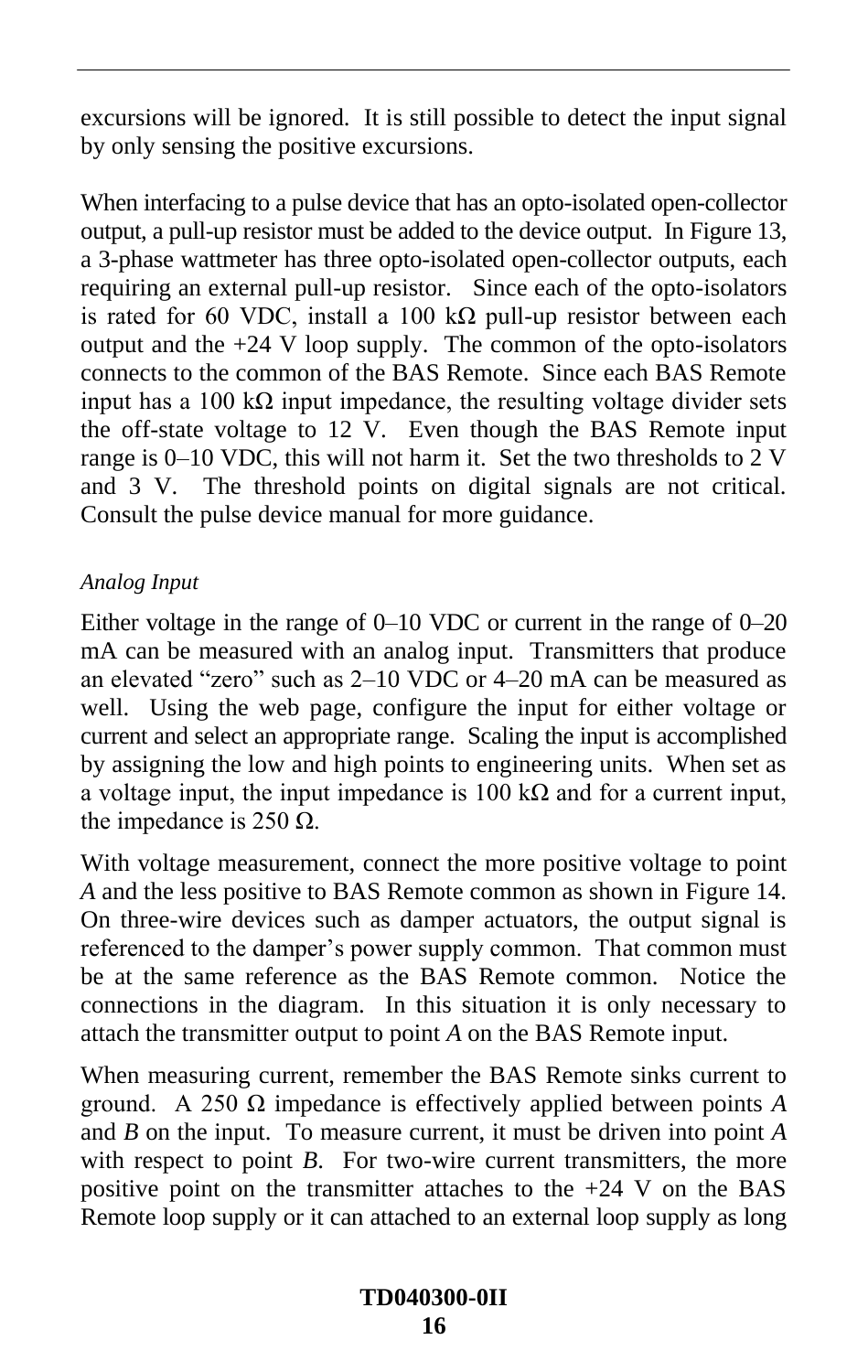as that loop supply has a common connection with the BAS Remote. The less positive connection is made to point *A* on the input.



*Figure 14 — Analog Input Connections*

<span id="page-16-0"></span>Care should be exercised when connecting to a three-wire current transmitter. These are usually non-isolated devices between the power source and signal output. The BAS Remote will sink current from its input to ground so the transmitter *must* source current from a positive potential to ground. If the three-wire transmitter works in this manner, it can be accommodated.

Four-wire transmitters usually have isolation between power supply and signal output so their output stage can usually be treated as a two-wire **transmitter**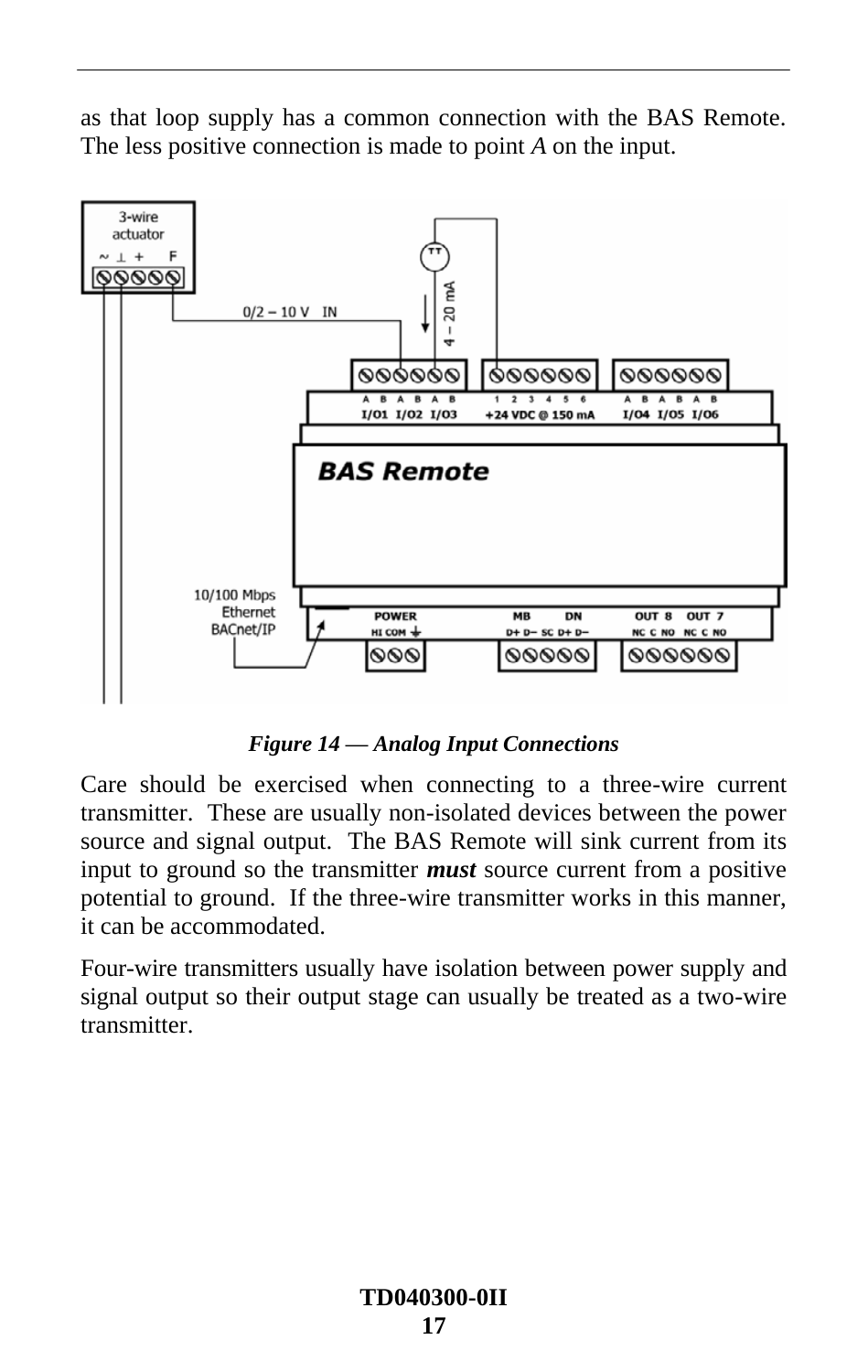#### *Analog Output*

Either voltage in the range of 0–10 VDC or current in the range of 0–20 mA can be outputted by assigning analog outputs. Configure an output using a web page. Select the appropriate range. For DC voltage, the output voltage is applied to point *A* with respect to common. For DC current, the output current is sourced from point *A* to common so there is no need for a loop supply. A current output can source up to 20 mA into a resistive load not exceeding 750  $\Omega$ . Verify the burden that a current output device will present. The BAS Remote can not generate enough voltage to drive loads with higher resistance.



*Figure 15 — Analog Output Connections*

<span id="page-17-0"></span>[Figure 15](#page-17-0) illustrates connections to a three-wire damper actuator. The damper requires a 0–10 V command signal which can easily be accomplished by the BAS Remote. However, if a current output is desired it is possible to set the BAS Remote analog output to 4–20 mA and install an external 500  $\Omega$  resistor that will convert the 4–20 mA signal to 2–10 V.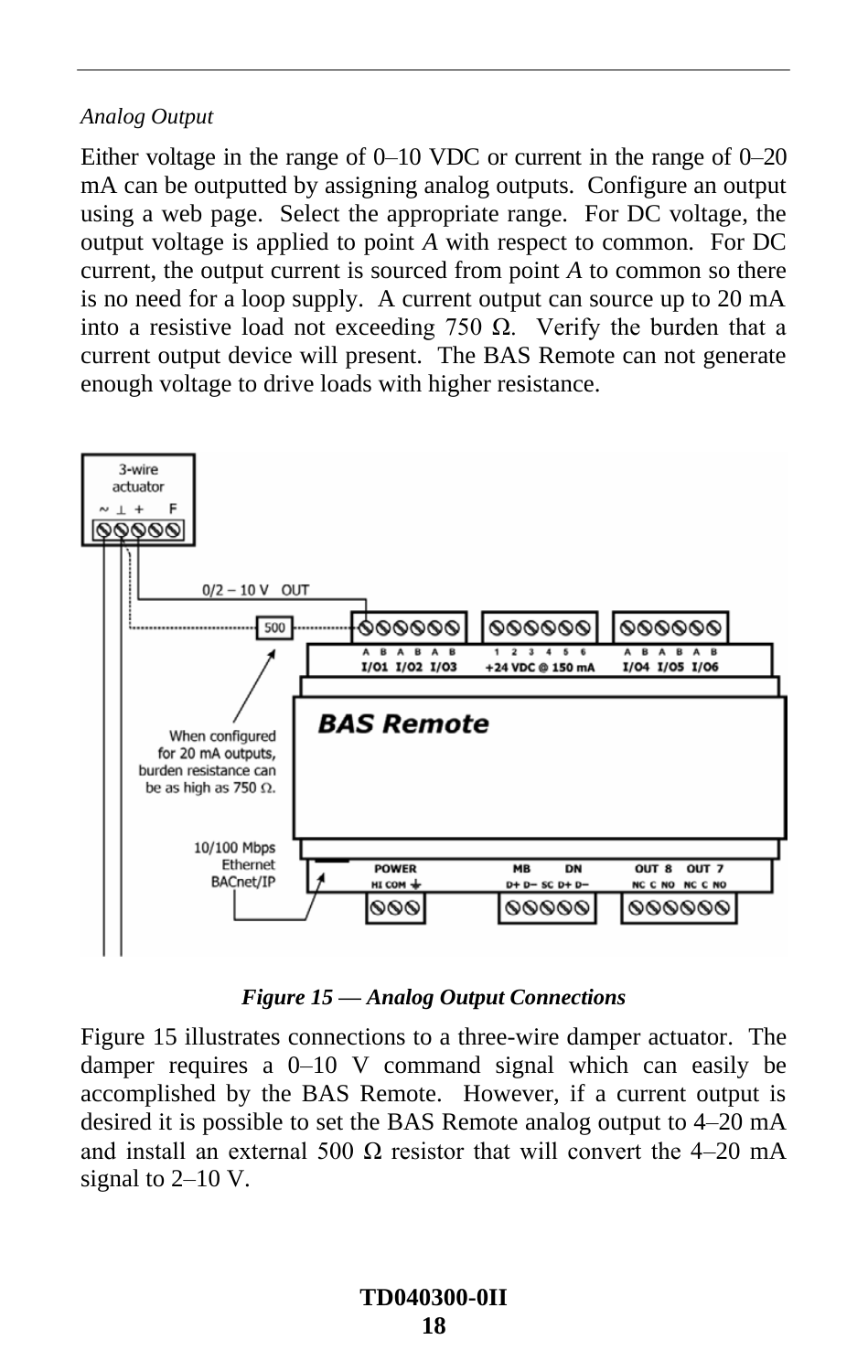## **NEED MORE HELP INSTALLING THIS PRODUCT?**

Additional information can be found in the technical documentation available on our web site at www.ccontrols.com. When contacting one of our offices, just ask for Technical Support.

## **WARRANTY**

Contemporary Controls (CC) warrants its new product to the original purchaser for two years from the product shipping date. Product returned to CC for repair is warranted for one year from the date that the repaired product is shipped back to the purchaser or for the remainder of the original warranty period, whichever is longer.

If a CC product fails to operate in compliance with its specification during the warranty period, CC will, at its option, repair or replace the product at no charge. The customer is, however, responsible for shipping the product; CC assumes no responsibility for the product until it is received.

CC's limited warranty covers products only as delivered and does not cover repair of products that have been damaged by abuse, accident, disaster, misuse, or incorrect installation. User modification may void the warranty if the product is damaged by the modification, in which case this warranty does not cover repair or replacement.

This warranty in no way warrants suitability of the product for any specific application. IN NO EVENT WILL CC BE LIABLE FOR ANY DAMAGES INCLUDING LOST PROFITS, LOST SAVINGS, OR OTHER INCIDENTAL OR CONSEQUENTIAL DAMAGES ARISING OUT OF THE USE OR INABILITY TO USE THE PRODUCT EVEN IF CC HAS BEEN ADVISED OF THE POSSIBILITY OF SUCH DAMAGES, OR FOR ANY CLAIM BY ANY PARTY OTHER THAN THE PURCHASER.

THE ABOVE WARRANTY IS IN LIEU OF ANY AND ALL OTHER WARRANTIES, EXPRESSED OR IMPLIED OR STATUTORY, INCLUDING THE WARRANTIES OF MERCHANTABILITY, FITNESS FOR PARTICULAR PURPOSE OR USE, TITLE AND NONINFRINGEMENT.

## **RETURNING PRODUCTS FOR REPAIR**

Return the product to the location where it was purchased by following the instructions at the URL below:

www.ccontrols.com/rma.htm

## **DECLARATION OF CONFORMITY**

Information about the regulatory compliance of this product can be found at the URL below:

www.ccontrols.com/compliance.htm

June 2011